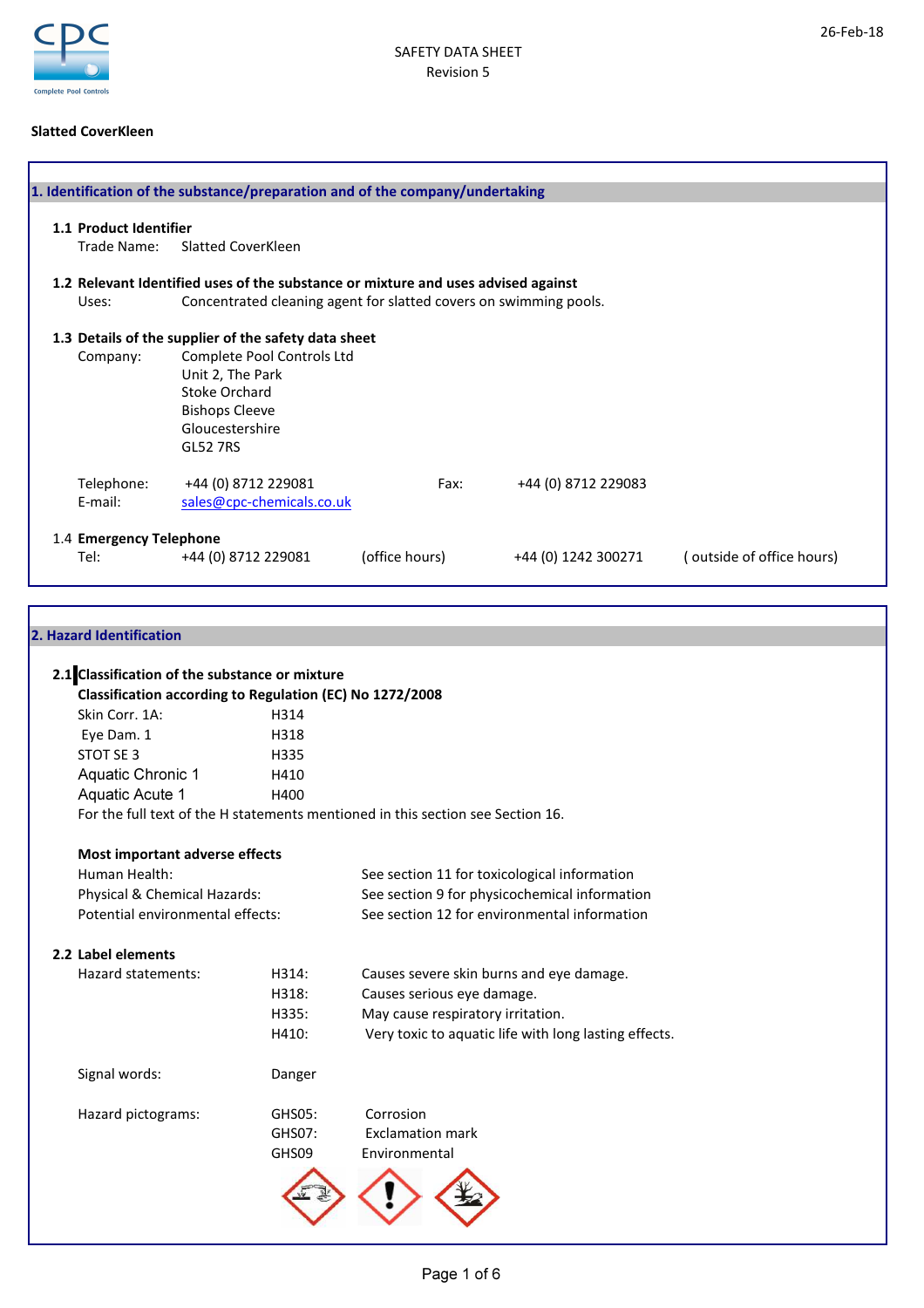| 2. Hazard Identification                  |                          |     |                                                               |                                                                                      |         |
|-------------------------------------------|--------------------------|-----|---------------------------------------------------------------|--------------------------------------------------------------------------------------|---------|
| 2.2 Label elements                        |                          |     |                                                               |                                                                                      |         |
|                                           |                          |     | Precautionary statements: P102: Keep out of reach of children |                                                                                      |         |
|                                           |                          |     |                                                               | P260: Do not breathe mist/vapours/spray.                                             |         |
|                                           |                          |     |                                                               | P280: Wear protective gloves/protective clothing/eye protection/face protection.     |         |
|                                           |                          |     |                                                               | P301+330+331: IF SWALLOWED: rinse mouth. Do NOT induce vomiting.                     |         |
|                                           |                          |     |                                                               | P303+361+353: IF ON SKIN (or hair): Take off immediately all contaminated clothing.  |         |
|                                           |                          |     | Rinse skin with water/shower.                                 |                                                                                      |         |
|                                           |                          |     |                                                               | P304+340: IF INHALED: Remove person to fresh air and keep comfortable for breathing. |         |
|                                           |                          |     |                                                               | P305+351+338: IF IN EYES: Rinse cautiously with water for several minutes. Remove    |         |
|                                           |                          |     |                                                               | contact lenses, if present and easy to do. Continue rinsing.                         |         |
|                                           |                          |     |                                                               | P501: Dispose of contents/container in accordance with national regulations.         |         |
|                                           |                          |     | Hazardous components which must be listed on the label        | Hydrochloric Acid                                                                    |         |
| 2.3 Other Hazards                         |                          |     |                                                               |                                                                                      |         |
|                                           | Other Hazards            |     |                                                               | PBT: This product is not identified as a PBT/vPvB substance.                         |         |
|                                           |                          |     |                                                               |                                                                                      |         |
| 3. Composition/information on ingredients |                          |     |                                                               |                                                                                      |         |
| 3.2 Mixtures                              |                          |     |                                                               |                                                                                      |         |
|                                           | Hazardous ingredients:   |     |                                                               |                                                                                      |         |
|                                           | <b>HYDROCHLORIC ACID</b> |     |                                                               |                                                                                      |         |
| <b>EINECS</b>                             |                          | CAS | PBT / WEL                                                     | <b>CLP Classification</b>                                                            | Percent |

| IEINECS<br>CAS<br>PBT / WEL<br><b>CLP</b> Classification                                                                  |           |  | <b>Percent</b>                                             |  |        |
|---------------------------------------------------------------------------------------------------------------------------|-----------|--|------------------------------------------------------------|--|--------|
| 231-595-7                                                                                                                 | 7647-01-0 |  | Skin Corr. 1B: H314; STOT SE 3: H335                       |  | 10-30% |
| ORTHOPHOSPHORIC ACID                                                                                                      |           |  |                                                            |  |        |
| 231-633-2<br>1-10%<br>7664-38-2<br>Skin Corr. 1B: H314                                                                    |           |  |                                                            |  |        |
| QUATERNARY AMMONIUM COMPOUNDS, BENZYL-C8-18-ALKYLDIMETHYL, CHLORIDES                                                      |           |  |                                                            |  |        |
| Acute Tox. 4: H312; Acute Tox. 4: H302; Skin Corr.<br>1-10%<br>264-151-6<br>63449-41-2<br>1B: H314; Aquatic Acute 1: H400 |           |  |                                                            |  |        |
| <b>Contains:</b>                                                                                                          |           |  | Mixture of listed substances with non hazardous additions. |  |        |

# 4. First Aid measures

### 4.1 Description of first aid measures

| Skin contact: | Remove all contaminated clothes and footwear immediately unless stuck to skin. Drench the<br>affected skin with running water for 10 minutes or longer if substance is still on skin. Transfer to<br>hospital if there are burns or symptoms of poisoning.                                                                               |
|---------------|------------------------------------------------------------------------------------------------------------------------------------------------------------------------------------------------------------------------------------------------------------------------------------------------------------------------------------------|
| Eye contact:  | Check for and remove any contact lenses. Open eyes wide apart. Rinse opened eye with plenty of<br>water for at least 15 minutes. Get medical attention.                                                                                                                                                                                  |
| Ingestion:    | Wash out mouth with water. Do not induce vomiting. Give 1 cup of water to drink every 10<br>minutes. If unconscious, check for breathing and apply artificial respiration if necessary. If<br>unconscious and breathing is OK, place in the recovery position. Transfer to hospital as soon as<br>possible.                              |
| Inhalation:   | Remove casualty from exposure ensuring one's own safety whilst doing so. If unconscious and<br>breathing is OK, place in the recovery position. If conscious, ensure the casualty sits or lies down.<br>If breathing becomes bubbly, have the casualty sit and provide oxygen if available. Transfer to<br>hospital as soon as possible. |
|               | 4.2 Most important symptoms and effects, both acute and delayed                                                                                                                                                                                                                                                                          |
| Skin contact: | There may be irritation and redness at the site of contact.                                                                                                                                                                                                                                                                              |
| Eye contact:  | There may be pain and redness. The eyes may water profusely. There may be severe pain. The<br>vision may become blurred. May cause permanent damage.                                                                                                                                                                                     |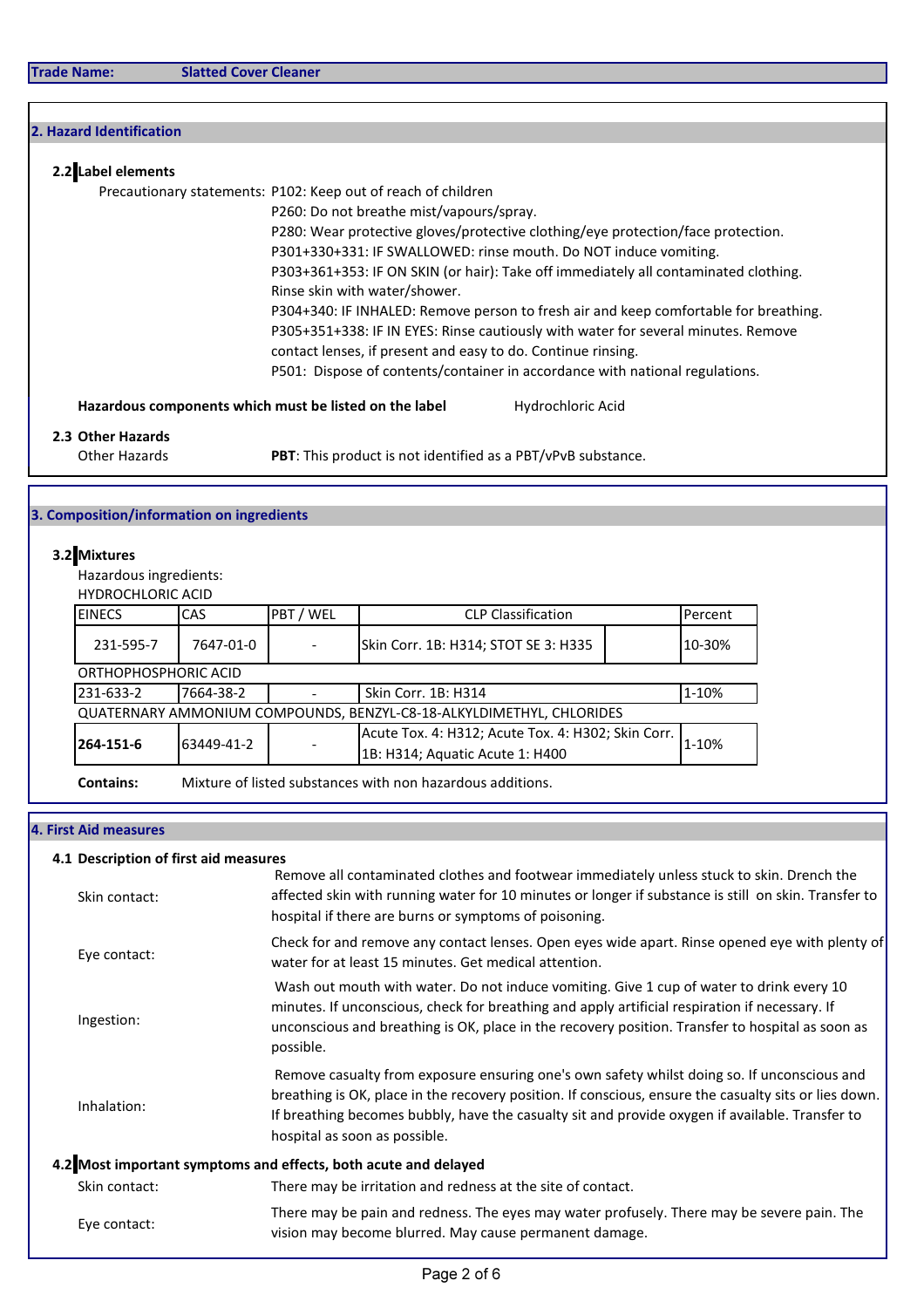| 4. First Aid measures<br>4.2 Most important symptoms and effects, both acute and delayed<br>There may be soreness and redness of the mouth and throat. Nausea and stomach pain may<br>Ingestion:<br>occur<br>Inhalation:<br>There may be irritation of the throat with a feeling of tightness in the chest.<br>Delayed / immediate effects: Immediate effects can be expected after short-term exposure<br>4.3 Indication of immediate medical attention and special treatment needed<br>Immediate / special treatment: Eye bathing equipment should be available on the premises.<br>5. Fire fighting measures<br>5.1 Extinguishing media:<br>Suitable extinguishing media for the surrounding fire should be used. Use water spray to cool<br>Extinguishing media:<br>5.2 Special hazards arising from the substance or mixture<br>Corrosive. In combustion emits toxic fumes.<br>Exposure hazards:<br>5.3 Advice for fire-fighters<br>Advice for fire-fighters:<br><b>6. Accidental release Measures</b> |                                                                                                                                                                                                                                                                                                                                  |
|-------------------------------------------------------------------------------------------------------------------------------------------------------------------------------------------------------------------------------------------------------------------------------------------------------------------------------------------------------------------------------------------------------------------------------------------------------------------------------------------------------------------------------------------------------------------------------------------------------------------------------------------------------------------------------------------------------------------------------------------------------------------------------------------------------------------------------------------------------------------------------------------------------------------------------------------------------------------------------------------------------------|----------------------------------------------------------------------------------------------------------------------------------------------------------------------------------------------------------------------------------------------------------------------------------------------------------------------------------|
|                                                                                                                                                                                                                                                                                                                                                                                                                                                                                                                                                                                                                                                                                                                                                                                                                                                                                                                                                                                                             |                                                                                                                                                                                                                                                                                                                                  |
|                                                                                                                                                                                                                                                                                                                                                                                                                                                                                                                                                                                                                                                                                                                                                                                                                                                                                                                                                                                                             |                                                                                                                                                                                                                                                                                                                                  |
|                                                                                                                                                                                                                                                                                                                                                                                                                                                                                                                                                                                                                                                                                                                                                                                                                                                                                                                                                                                                             |                                                                                                                                                                                                                                                                                                                                  |
|                                                                                                                                                                                                                                                                                                                                                                                                                                                                                                                                                                                                                                                                                                                                                                                                                                                                                                                                                                                                             |                                                                                                                                                                                                                                                                                                                                  |
|                                                                                                                                                                                                                                                                                                                                                                                                                                                                                                                                                                                                                                                                                                                                                                                                                                                                                                                                                                                                             |                                                                                                                                                                                                                                                                                                                                  |
|                                                                                                                                                                                                                                                                                                                                                                                                                                                                                                                                                                                                                                                                                                                                                                                                                                                                                                                                                                                                             |                                                                                                                                                                                                                                                                                                                                  |
|                                                                                                                                                                                                                                                                                                                                                                                                                                                                                                                                                                                                                                                                                                                                                                                                                                                                                                                                                                                                             |                                                                                                                                                                                                                                                                                                                                  |
|                                                                                                                                                                                                                                                                                                                                                                                                                                                                                                                                                                                                                                                                                                                                                                                                                                                                                                                                                                                                             |                                                                                                                                                                                                                                                                                                                                  |
|                                                                                                                                                                                                                                                                                                                                                                                                                                                                                                                                                                                                                                                                                                                                                                                                                                                                                                                                                                                                             |                                                                                                                                                                                                                                                                                                                                  |
|                                                                                                                                                                                                                                                                                                                                                                                                                                                                                                                                                                                                                                                                                                                                                                                                                                                                                                                                                                                                             |                                                                                                                                                                                                                                                                                                                                  |
|                                                                                                                                                                                                                                                                                                                                                                                                                                                                                                                                                                                                                                                                                                                                                                                                                                                                                                                                                                                                             | Wear self-contained breathing apparatus. Wear protective clothing to prevent contact with skin                                                                                                                                                                                                                                   |
|                                                                                                                                                                                                                                                                                                                                                                                                                                                                                                                                                                                                                                                                                                                                                                                                                                                                                                                                                                                                             |                                                                                                                                                                                                                                                                                                                                  |
|                                                                                                                                                                                                                                                                                                                                                                                                                                                                                                                                                                                                                                                                                                                                                                                                                                                                                                                                                                                                             |                                                                                                                                                                                                                                                                                                                                  |
|                                                                                                                                                                                                                                                                                                                                                                                                                                                                                                                                                                                                                                                                                                                                                                                                                                                                                                                                                                                                             |                                                                                                                                                                                                                                                                                                                                  |
|                                                                                                                                                                                                                                                                                                                                                                                                                                                                                                                                                                                                                                                                                                                                                                                                                                                                                                                                                                                                             | 6.1 Personal precautions, protective equipment and emergency procedures<br>$\blacksquare$ . The construction of $\blacksquare$ . In the construction of the contribution of the construction of $\blacksquare$ . The construction of the construction of the construction of the construction of the construction of the constru |

Personal Precautions: Mark out the contaminated area with signs and prevent access to unauthorised personnel. Do not attempt to take action without suitable protective clothing - see section 8 of SDS. Turn leaking containers leak-side up to prevent the escape of liquid.

#### 6.2 Environmental precautions

Environmental precautions: Do not discharge into drains or rivers. Contain the spillage using bunding.

6.3 Methods and materials for containment and cleaning up

Clean-up procedures: Absorb into dry earth or sand. Transfer to a closable, labelled salvage container for disposal by an appropriate method.

6.4 Reference to other sections For personal protection see section 8

#### 7. Handling and storage

| 7.1 Precautions for safe handling<br>Handling requirements | Avoid direct contact with the substance. Ensure there is sufficient ventilation of the area.                                                                                                     |
|------------------------------------------------------------|--------------------------------------------------------------------------------------------------------------------------------------------------------------------------------------------------|
| Storage conditions:                                        | Avoid the formation or spread of mists in the air.<br>7.2 Conditions for safe storage, including any incompatibilities.<br>Store in a cool, well ventilated area. Keep container tightly closed. |
| 7.3 Specific end uses<br>Specific end uses                 | No data available.                                                                                                                                                                               |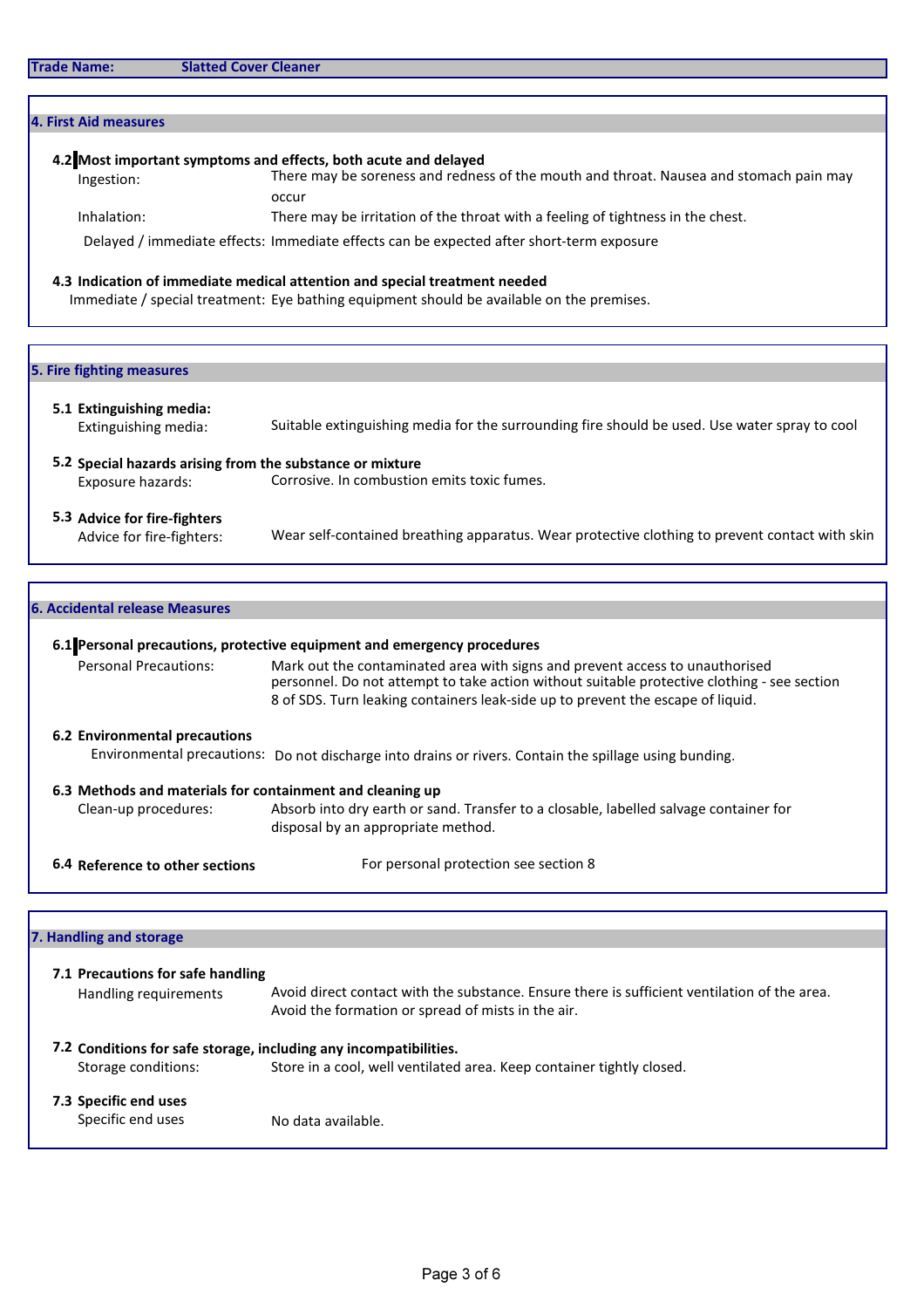# 8. Exposure control/personal protection

| 8.1 Control parameters      |                               |                                                                            |                 |             |  |
|-----------------------------|-------------------------------|----------------------------------------------------------------------------|-----------------|-------------|--|
| Hazardous ingredients:      |                               |                                                                            |                 |             |  |
|                             | <b>HYDROCHLORIC ACID100%</b>  |                                                                            |                 |             |  |
|                             | Workplace exposure limits:    |                                                                            | Respirable dust |             |  |
| <b>State</b>                | 8 hour TWA                    | 15 min.STEL                                                                | 8 hour TWA      | 15 min.STEL |  |
| UK                          | 2 mg/m $3$                    | 8 mg/m <sup>3</sup>                                                        |                 |             |  |
|                             | ORTHOPHOSPHORIC ACID100%      |                                                                            |                 |             |  |
| UK                          | 1 mg/m $3$                    | 2 mg/m $3$                                                                 |                 |             |  |
| 8.2 Exposure controls       | Personal protective equipment |                                                                            |                 |             |  |
| <b>Engineering measures</b> |                               | Ensure there is sufficient ventilation of the area.                        |                 |             |  |
| Respiratory protection      |                               | Self-contained breathing apparatus must be available in case of emergency. |                 |             |  |
| Hand protection             |                               | Impermeable gloves.                                                        |                 |             |  |
| Eye protection              |                               | Tightly fitting safety goggles. Ensure eye bath is to hand.                |                 |             |  |
| Skin protection             |                               | Impermeable protective clothing.                                           |                 |             |  |

# 9. Physical and chemical properties

# 9.1 Information on basic physical and chemical properties

| Form:                | Liguid           |
|----------------------|------------------|
| Colour:              | Pale brown       |
| Odour:               | Irritating odour |
| Solubility in water: | Miscible         |
| Relative Density:    | 1.12             |
|                      |                  |

# 9.2 Other Information

Other Information No data available

# 10. Stability and reactivity

| 10.1 Reactivity<br>Reactivity                 | Stable under recommended transport or storage conditions.                                                                                                        |
|-----------------------------------------------|------------------------------------------------------------------------------------------------------------------------------------------------------------------|
| 10.2 Chemical stability<br>Chemical stability | Stable under normal conditions.                                                                                                                                  |
| 10.3 Possibility of hazardous reactions       |                                                                                                                                                                  |
| Hazardous reactions:                          | Hazardous reactions will not occur under normal transport or storage conditions.<br>Decomposition may occur on exposure to conditions or materials listed below. |
| 10.4 Conditions to avoid                      |                                                                                                                                                                  |
| Conditions to avoid                           | Heat                                                                                                                                                             |
| 10.5 Incompatible materials                   |                                                                                                                                                                  |
| Materials to avoid                            | Strong oxidising agents. Strong acids.                                                                                                                           |
| 10.6 Hazardous decomposition products         |                                                                                                                                                                  |
| Haz. decomp. products:                        | In combustion emits toxic fumes.                                                                                                                                 |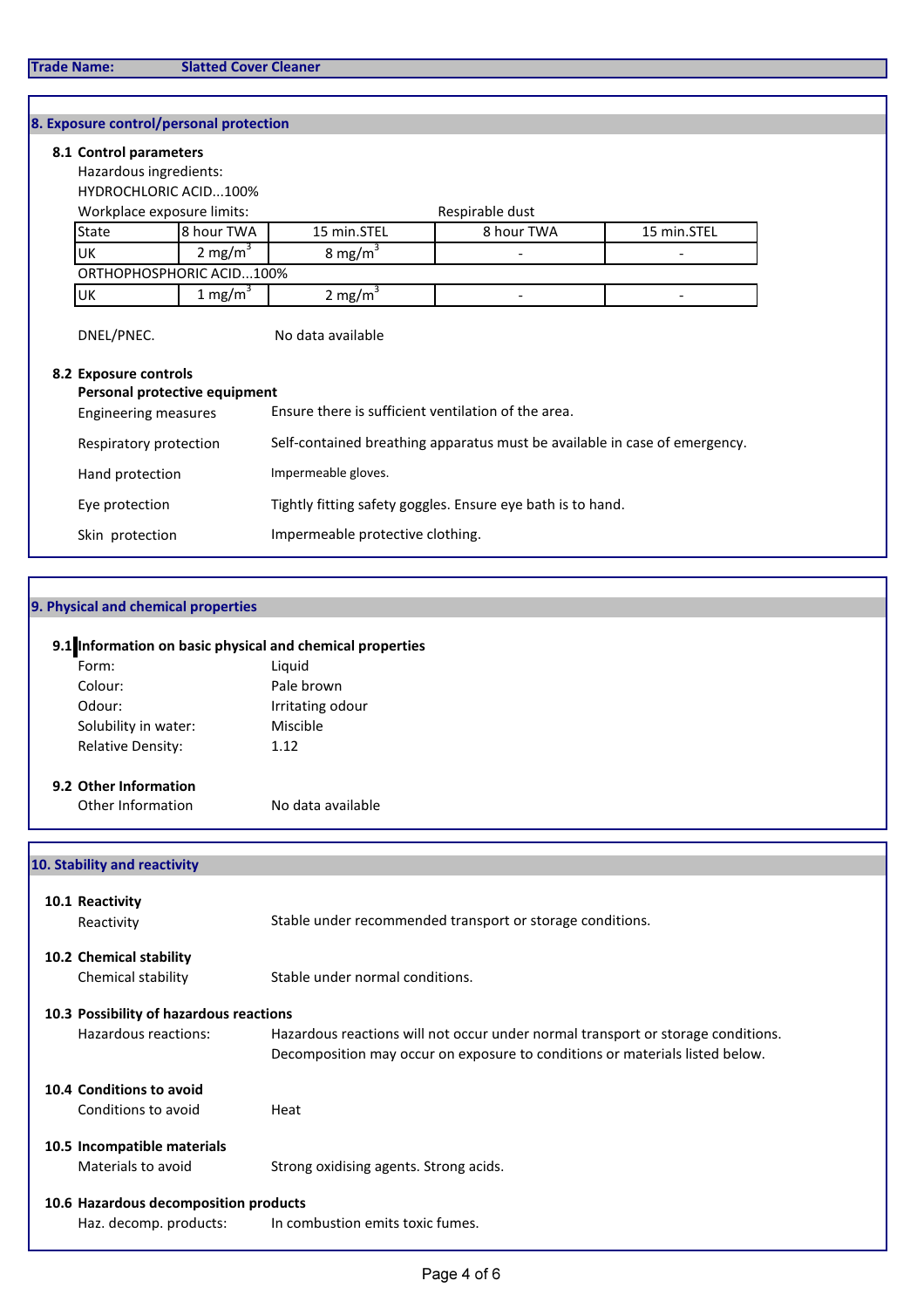### 11. Toxilogical Information

#### 11.1 Information on toxilogical effects

#### Toxicity values:

| Route | <b>Species</b> | Test | <b>Value</b> | <b>Units</b> |
|-------|----------------|------|--------------|--------------|
| ORAL  | MUS            | LD50 | 900          | mg/kg        |

#### Hazardous Ingredients:

ORTHOPHOSPHORIC ACID...100%

| ORL | $A\Delta$<br><b>In</b> | LD50 | 1530 | mg/kg |
|-----|------------------------|------|------|-------|
|-----|------------------------|------|------|-------|

### QUATERNARY AMMONIUM COMPOUNDS, BENZYL-C8-18-ALKYLDIMETHYL, CHLORIDES

| IVN | <b>MUS</b> | <b>DEO</b><br>ּטכע. | >5000 | $m\sigma/k\sigma$<br>היי |
|-----|------------|---------------------|-------|--------------------------|
| JRL | MUS        | ∼ רח<br>— ∪د ب      | '95   | 'Ika<br>mø<br>           |

#### Relevant effects for substance:

| <b>Hazard</b>                    | <b>Route</b> | <b>Basis</b>          |
|----------------------------------|--------------|-----------------------|
| Acute toxicity (ac. tox. 4)      | <b>INH</b>   | Hazardous: calculated |
| <b>Skin corrosion/irritation</b> | <b>DRM</b>   | Hazardous: calculated |
| Serious eye damage/irritation    | <b>IOPT</b>  | Hazardous: calculated |

#### Symptoms / routes of exposure

| Skin contact: | There may be irritation and redness at the site of contact.                                |
|---------------|--------------------------------------------------------------------------------------------|
|               | There may be pain and redness. The eyes may water profusely. There may be severe pain. The |
| Eye contact:  | vision may become blurred. May cause permanent damage.                                     |
| Ingestion:    | There may be soreness and redness of the mouth and throat. Nausea and stomach pain may     |
|               | occur                                                                                      |
| Inhalation:   | There may be irritation of the throat with a feeling of tightness in the chest.            |
|               | Delayed / immediate effects: Immediate effects can be expected after short-term exposure.  |

### 12. Ecological Information

#### 12.1 Toxicity

Hazardous ingredients:

#### QUATERNARY AMMONIUM COMPOUNDS, BENZYL-C12-16-ALKYLDIMETHYL, CHLORIDES

| <b>IDAPHNIA</b>                               | 48H EC50 | 0.016 | mg/l |
|-----------------------------------------------|----------|-------|------|
| <b>GREEN ALGA (Selenastrum capricornutum)</b> | 48H EC50 | 0.02  | mg/l |
| <b>IRAINBOW TROUT (Oncorhynchus mykiss)</b>   | 96H LC50 | 0.85  | mg/l |

#### 12.2 Persistence and degradability

Persistence and degradability: No data available

#### 12.3 Bioaccumlative potential

Remarks: No data available

# 12.4 Mobility in soil

Remarks: Readily absorbed into soil.

#### 12.5 Results of PBT and PvB assessment

PBT identification: This product is not identified as a PBT/vPvB substance

### 12.6 Other adverse effects

Other adverse effects Megligible ecotoxicity

### 13. Disposal Considerations

# 13.1 Waste treatment methods

Disposal operations: Transfer to a suitable container and arrange for collection by specialised disposal company

NB: The user's attention is drawn to the possible existence of regional or national regulations regarding disposal.